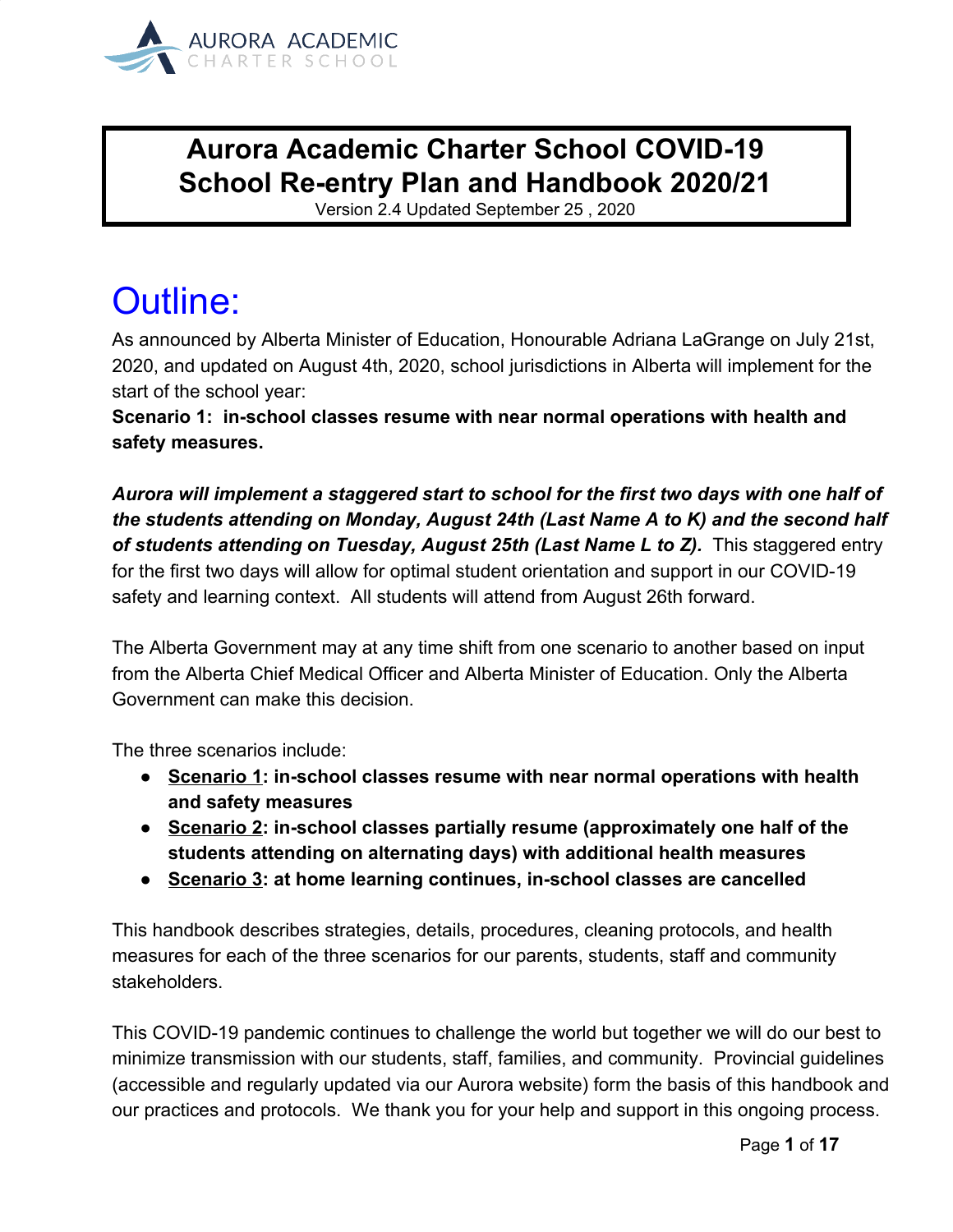

Aurora is Personal Protective Equipment (PPE) friendly and face masks are mandated for use by all our staff along with our students in grades 4 to 9. We also strongly recommend the use of face masks by our Kindergarten to Grade 3 students, but as shared by the Minister of Education, masks are not mandatory for Kindergarten to Grade 3 students or for students that may have physiological or other factors that affect their ability to safely wear a mask. Given that 2 meters separation cannot be guaranteed at all times at school and for all school-related activities, we expect all staff and students at Aurora to be wearing masks to minimize transmission of COVID-19 virus. This includes during physical education and recess.

A significant number of our Aurora students use the school bus on a daily basis and **we expect all school bus students to wear a face mask to minimize spread of COVID-19 at all times while on the school bus.** We support and encourage students, parents and staff that choose to supply their own and use a face mask and/or face shield. Aurora will have an additional supply of face masks for students who become ill at school. The additional mask will be provided to the student while they await pick-up by their parents for further medical support.

For any further information or support please contact your child's Principal;

- Aurora Elementary School Principal Jacquie Harman: *[jharman@auroraschool.ca](mailto:jharman@auroraschool.ca)*
- Aurora Middle School Principal Peter Dang: [pdang@auroraschool.ca](mailto:pdang@auroraschool.ca)

## Scenario Description and Key Practices: **SCENARIO 1: In-School Classes Resume - With Additional Health Measures**

### Health Checks

- **Parents will screen each child daily before leaving for school by using the COVID-19 Daily Screening Questionnaire** (page 12) provided by Alberta Health Services, and keep student(s) home if showing symptoms. We will maintain a strict stay-at-home policy for any students or staff with symptoms of COVID-19 (even if symptoms resemble a mild cold) who have not received a negative test result. This questionnaire does not need to be sent to school.
- **Parents are encouraged to have their child tested for COVID-19 prior to school entry** if possible.
- **For students with pre-existing or underlying medical conditions or risk factors**, parents should:
	- $\circ$  Consult your child's physician to consider the health risks and make a decision about returning to school that will best support the child.
	- o Please contact your child's Principal to discuss available support.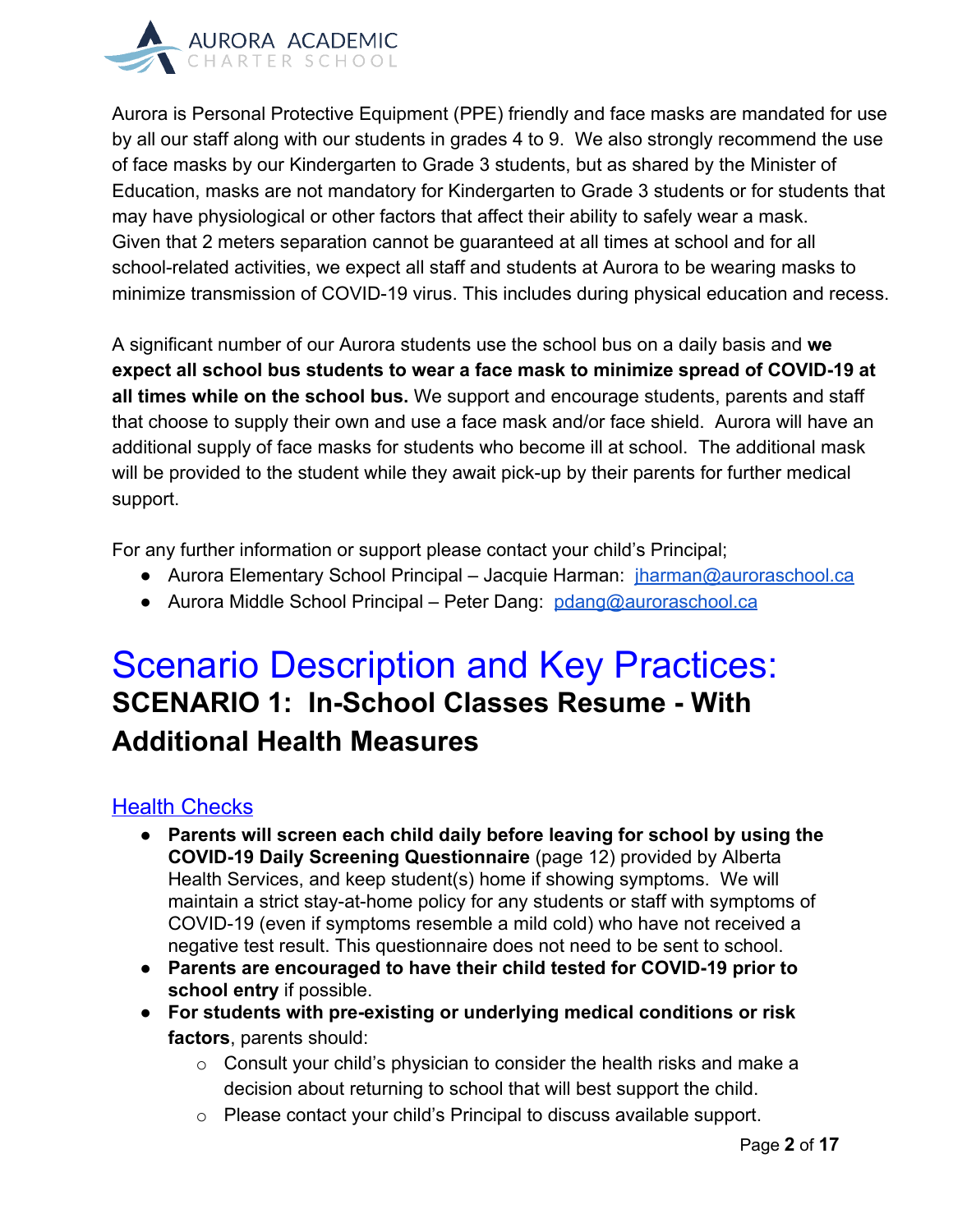

- **A student showing [C](https://www.alberta.ca/covid-19-testing-in-alberta.aspx)OVID-19 symptoms** who has allergies or other pre-existing medical conditions that cause similar symptoms must have at least one negative COVID-19 test result before returning to school. These symptoms would be their baseline health status. The student can attend school as long as they stay the same. Talk to your school about your child's pre-existing medical conditions so the school may keep a confidential record of these conditions.
- **Students must be picked up from school immediately if they show new symptoms**. Students will be quarantined in a designated area and will wear a mask.
- Parents must plan in advance for the ability to promptly pick up students who develop symptoms during the school day. The person picking up the student must be safe to enter the school based on the COVID-19 Screening Questionnaire and will be required to wear a mask and wait at the school office. If they cannot answer the Questionnaire, they must wait outside.

#### Emergency Procedures

#### **What happens if my child becomes ill during the school day?**

- 1. If a child becomes ill/symptomatic, the teacher will send the student to the school office supervised sick room. A staff member will call parents/guardians or emergency contacts to pick up the child as soon as possible, and parents will seek health advice from Alberta Health Services (AHS) and/or their medical health practitioner.
- 2. The student can return to school following AHS guidelines including screening and testing if directed by AHS to identify and mitigate risk.
- 3. In the event that a student or staff member is diagnosed with COVID-19, AHS will direct and consult with the family and school to mitigate and manage risks within the community on a case-by-case basis.

#### Cohorts & Distancing

- **Students will be grouped in Homeroom cohorts (groups) and remain with their particular cohort for the day**. Students will stay in their homeroom (except for gym when they may use the gymnasium or go outside). This process will reduce student exposure to the greater school population and assist social contact tracing for every student/staff.
- **Middle School students will no longer travel class to class**, rather teachers will travel to the students.
- **Anyone entering the building, including all students and staff, will use hand sanitizer** at the entrance area. Regular hand sanitization and disinfecting within the school environment will occur throughout the day, including whenever a person enters or leaves a classroom.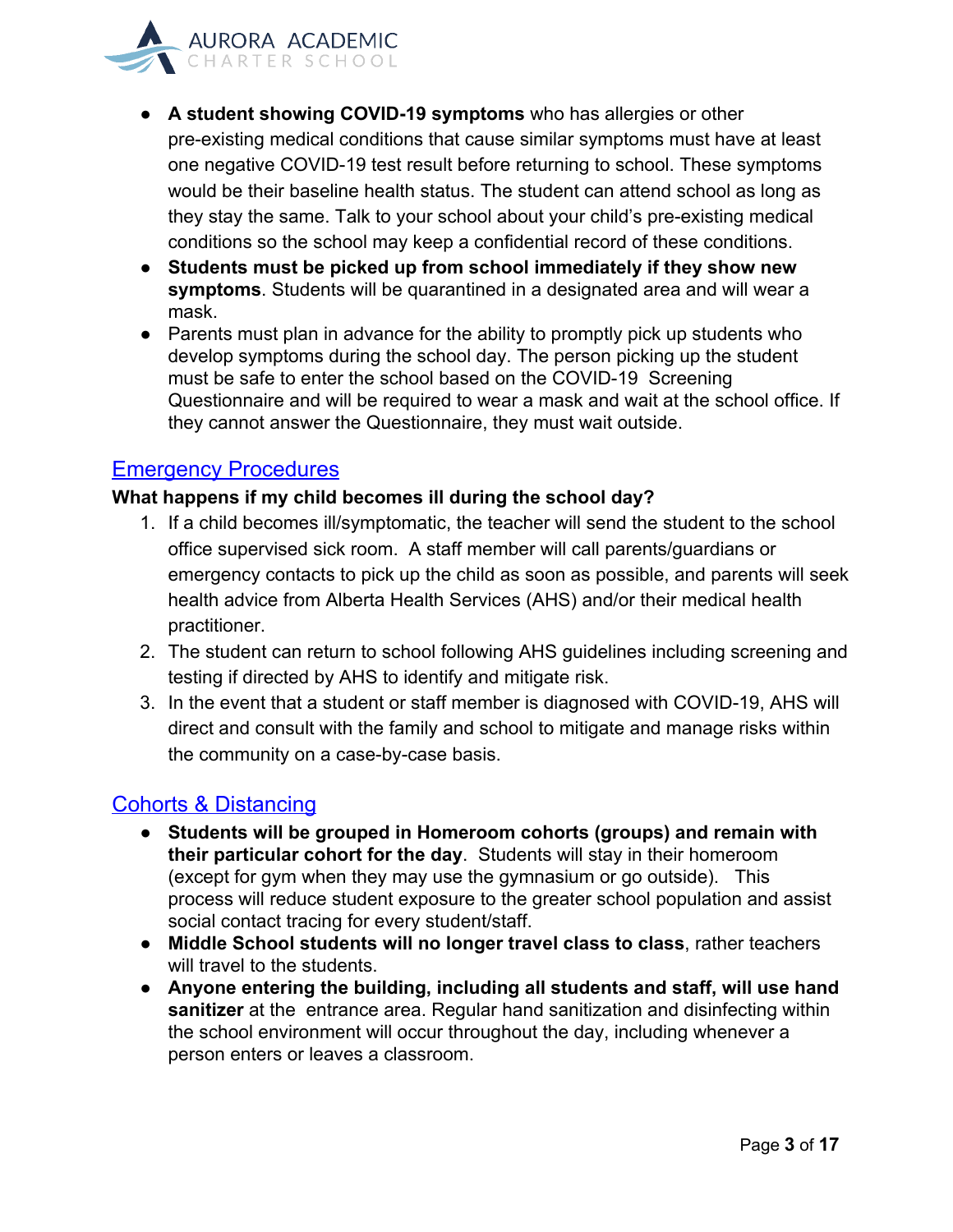

- **Parents and student(s) will drop-off and pick-up in designated zones outside according to their child's grade**. These zones are different for the Elementary and Middle School. Please see the last 2 pages of this handbook for the location of the drop-off and pick-up zones. If uncertain, please maintain social distancing as much as possible, even when late for school or any other situation.
- **Each classroom has been reorganized to maximize social distancing** and minimize transmission of COVID-19.
- **Large school gatherings will be put on hold**, or strongly limited (in terms of size and duration) until health restrictions are removed. Parent Teacher Interviews, field trips, assemblies, Parent Information Nights and other school events will happen virtually or be postponed.
- **Hallways will include strategically placed safety cones and directions** to minimize social contact.
- **In the Middle School, lockers will not be used** in order to minimize social contact with others in school. Students will go directly to their cohort classroom with their supplies and outdoor clothing.
- **In the Elementary, coat hooks will be socially distanced** and students will take turns getting ready.
- **Students are only allowed in their own respective school**: either the Elementary K-4 or the Middle School grades 5-9.
- **The librarian will bring a selection of books to each classroom** for students and will ensure that returned books are not touched for 3 days.

#### Class Activities

Non-core subjects form an important foundation of overall academic development. These subjects will continue to be included in the curriculum, assessed for student performance and achievements, and a grade will be given on report cards. For students learning at home, alternative activities will be available but may not be able to be assessed or included on the Report Card.

- **Music will be focused on music appreciation or music theory** (on worksheets, Chromebooks, etc.). No vocal singing or wind instruments will be allowed.
- **Art will be taught in the homeroom** using supplies that the teacher will bring to the room or whatever the teacher asks the students to bring from home (crayons, gluesticks, scissors, etc.). No sharing of supplies will be allowed.
- **Physical Education classes will be revised to involve minimal physical contact, use of equipment, or other risk factors**. Any equipment used will be sanitized immediately after use. They will be held outside as much as possible. Middle School students will not be changing into PE clothes and will not be using the changerooms.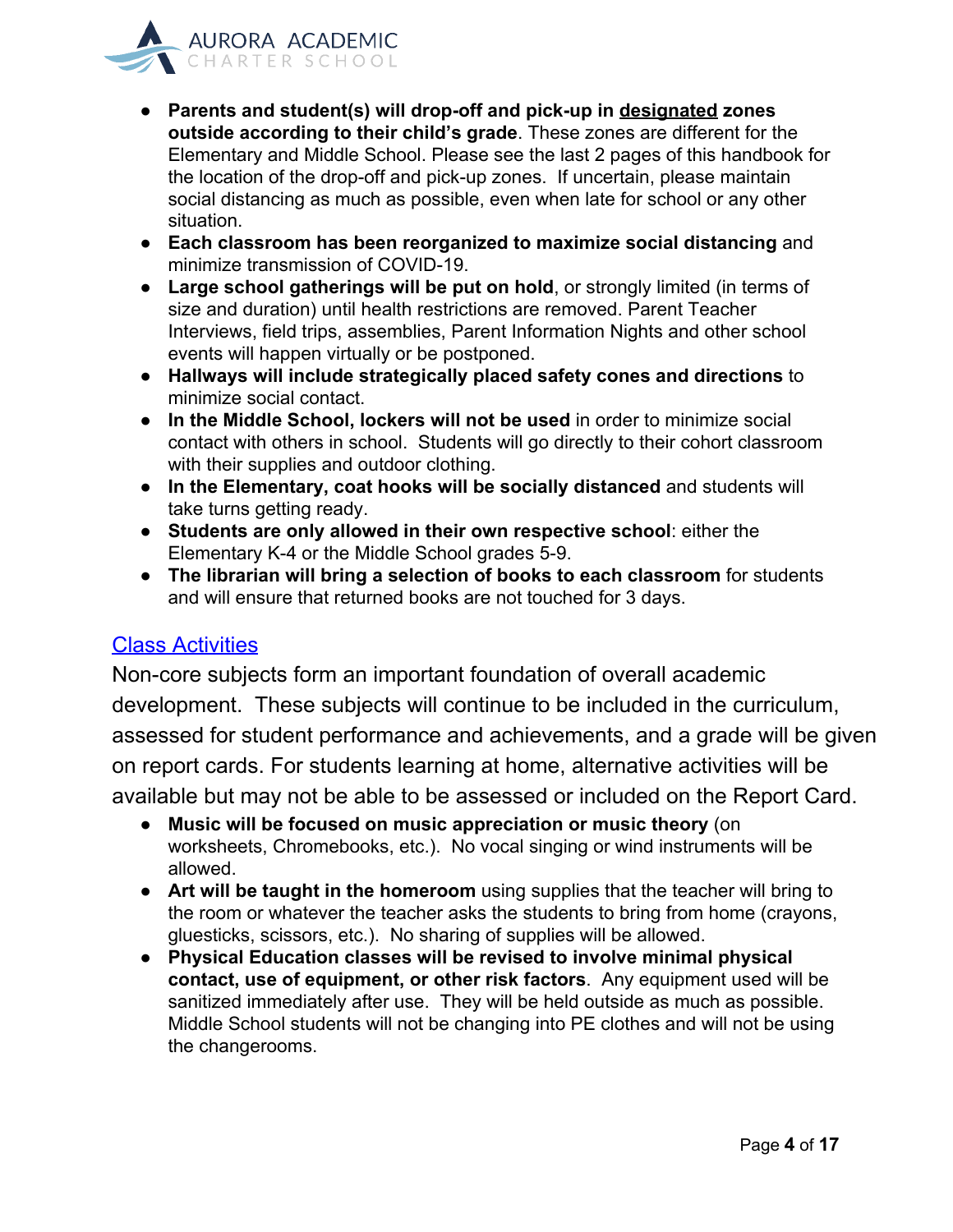

- **Options for grades 7 to 9 in Term 1 will involve all classes mastering an online module-based digital technology course developed by Google**. It is directed and supervised by a teacher though all learning is online and students will be using the Chromebooks assigned specifically to them.
- **Health is a mandatory course** in the Alberta Education program of studies and will continue to be taught with safety measures in place.
- **French will continue** to be taught as a second language as it is a prerequisite for grade 10-12 French, which can be used for high school graduation credits.
- **Activities that require close contact between students have been replaced**: former group time in Elementary will now have students stay spaced out at their desk or on individual foam tiles.
- **Students will have individual materials for all class activities**, such as science experiments, and equipment will be sanitized between cohorts.
- **Area rugs and soft furnishings/toys have been removed from classrooms**.

#### Cleaning & Hygiene

- **Our Aurora cleaning and disinfecting practices have been enhanced** throughout the school. We have hired additional daytime professional custodial staff to assist in this process to ensure a clean and safe learning environment for all Aurora stakeholders. High touch areas and washrooms will be cleaned and disinfected several times a day.
- **Our Aurora facilities will have a thorough cleaning and disinfecting of school facilities prior to student/staff re-entry in August and before each school day**.
- **The Aurora plumbing water system will be checked and flushed before the start of the school year** to ensure that fresh water replaces the stagnant water in the water lines. A professional plumbing company has been retained to ensure and actively monitor this process.
- **The HVAC systems at Aurora are inspected and clean filters are installed** by professional HVAC technicians to ensure good ventilation and associated controls and systems. Windows will remain open whenever feasible.
- **Hand hygiene and cleaning procedures have been developed and are clearly posted** in classrooms, hallways, and washrooms. Approved hand sanitizer containing at least 60% alcohol has been provided at all entrances to the school and classrooms.
- **● All persons are required to perform hand hygiene** when entering and exiting the school as well as before entering the classroom.
- **● Area rugs and soft furnishings that cannot be easily cleaned and disinfected have been removed.**
- **● Ongoing reminders of the importance of respiratory etiquette will be posted throughout the school and taught in class** (e.g. cover your coughs and sneezes, avoid touching the face, dispose of used tissues quickly, and follow with hand hygiene to minimize viral transmission.)
- **Students will have their own individual materials and must bring their own school supplies**. Classroom resources will not be shared, and enough technology has been purchased for individual use in the classroom.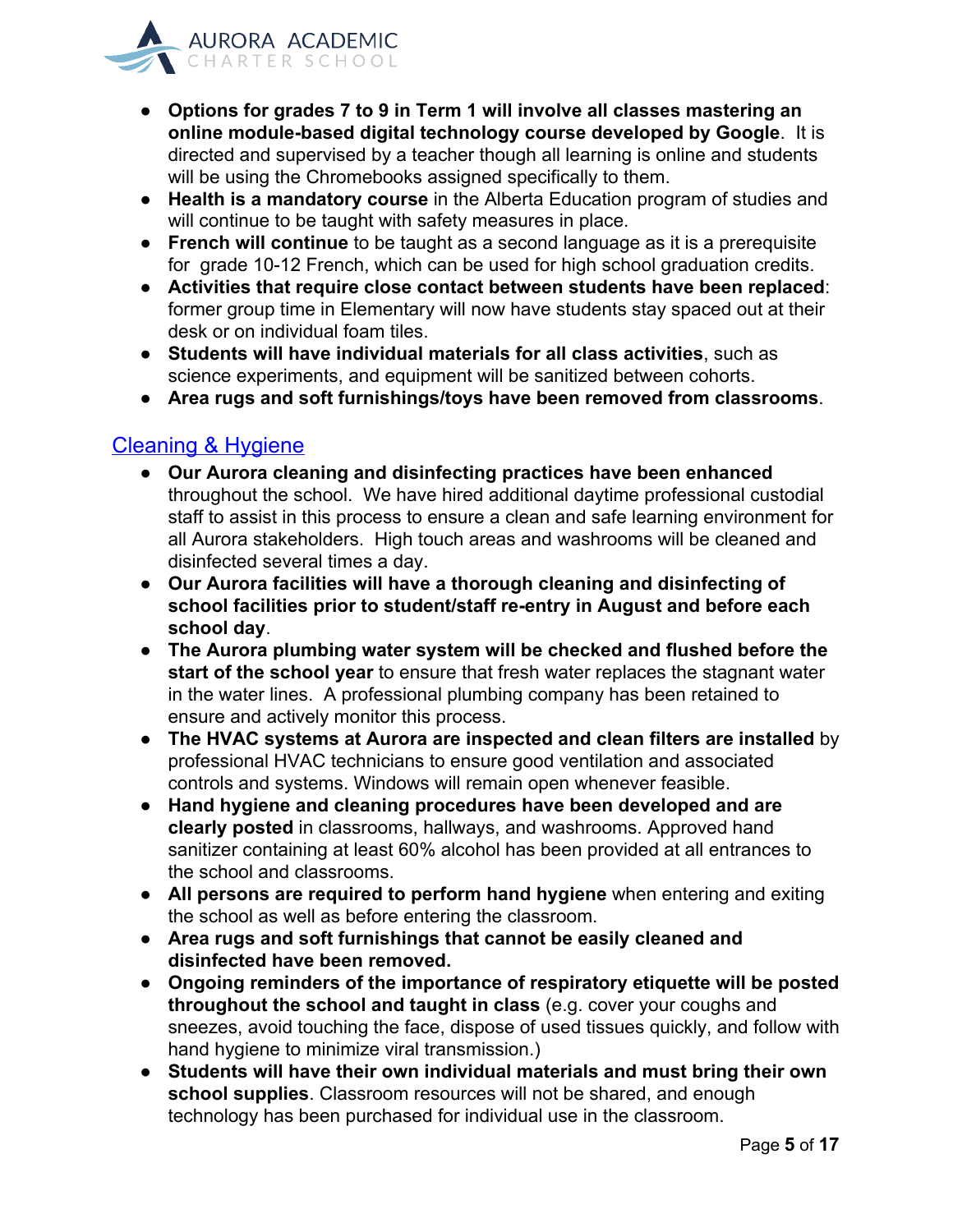

- **Anything that must be shared between cohorts, such as PE equipment, will be sanitized/disinfected before the new group can use it**.
- **Buses will be sanitized/disinfected between uses**.

#### Personal Protective Equipment (PPE)

- **Aurora is personal protective equipment (PPE) friendly**.
- **The province has mandated that all students in grades 4-9 to wear masks** when they cannot social distance. It can be expected that students and staff will wear their masks the majority of the time.
- **Students in Kindergarten-grade 3 are strongly encouraged to wear a mask** or face covering.
- **Students using face masks should have at least two face masks for the school day** so they can change their mask, and must be able to do so independently.
- **Parents should review proper handling of face masks with their child** in advance before attending school or using the school bus. Our Aurora Principals, in coordination with their staff, will continue to support and coach effective use and handling of PPEs with staff, students, and parents.
- **Reusable masks from Alberta Education were distributed to staff and students** (2 per student/staff member).
- **Extra masks are available upon request at the front office** should someone require it.
- **All teacher and staff desks have plexiglass shields** for when it is necessary to work in closer proximity with a student.
- **All staff and visitors must wear a face mask** inside the school.
- **Staff also have face shields** if they wish to use them.
- **Students can bring extra PPEs such as face shields for their use if they wish**. Desk shields must be pre-approved by the teacher and principal. Equipment cannot impede other students and the student must be able to maintain the equipment on their own and take it home at the end of the day to allow thorough cleaning of desks.
- **All classrooms and school entrances have hand sanitizer**, which must be used on entering the building and on entering or leaving the classroom

#### Closed Campus

- **Only staff and students are allowed inside the building**. Please communicate with staff through email or the homework book.
- **Please email or write a note in the homework book to schedule a phone call or an online meeting with school staff.** For everyone's safety, parents, visitors, and volunteers are not allowed inside the building at this time. We are committed to continuing to work closely with parents to support student success.
- **Delivery and Maintenance personnel who support the running of the school will be allowed to enter** if the COVID-19 Information Screening Questionnaire indicates they are safe and if they have no symptoms. They must also wear a mask and sign in at the Front Entrance.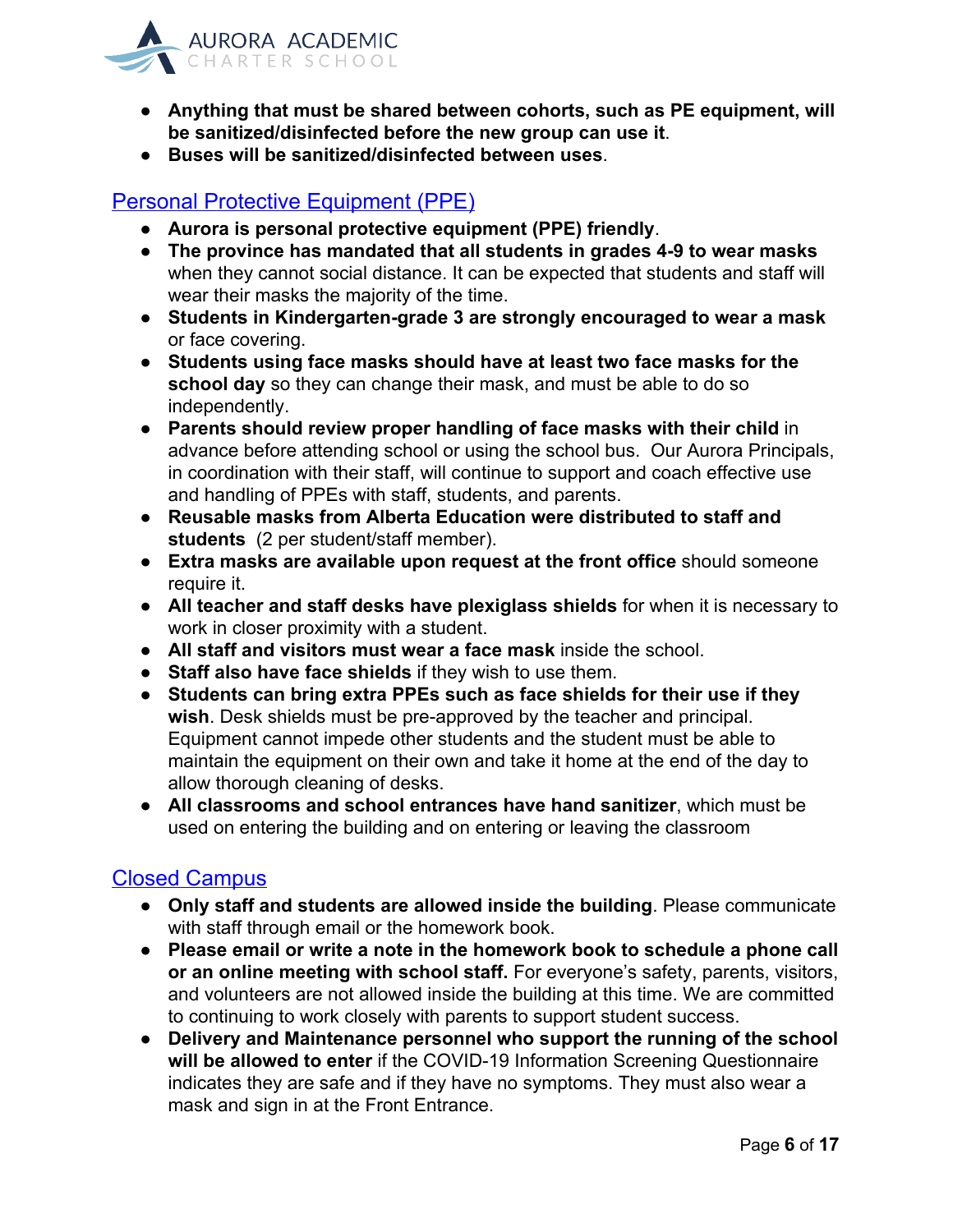

- **Parents who need to enter the school for emergent or special situations must have a scheduled appointment, complete the COVID-19 Information Screening Questionnaire, hand-sanitize, wear a mask, and sign in at the front office.** Their appointment staff member will meet them at the office. The staff member meeting with them will be notified to come to the front entrance.
- **Students requiring urgent medical supplies may go outside to meet their parent. Please contact the office to make arrangements.**

#### Food and Beverages

- **● To minimize contact with outside people, food/supplies are not allowed to be dropped off at the school by delivery people or parents/family members.** Students must remember their lunch each day. Please phone the school to discuss a solution if you forgot to pack your child's lunch.
- **Students must remain on school grounds for lunch.** They may not eat in a parent's car or go out for lunch.
- **Students will eat lunch in their designated cohort classroom and are not allowed to share food or beverages**.
- **● To prevent COVID transmission, birthday treats and/or party snacks are not allowed. Hot lunch days are postponed.**
- **Microwaves will no longer be available**.
- **Students must be able to open their own lunch containers and snacks**, including thermoses. Please choose a different container if your child cannot use it independently.
- **Students should have a water bottle that is labelled with their name**. The mouthpieces on the water fountains will be closed, but the bottle filling stations will remain open.

#### School Busing

- **Students waiting at a stop are strongly encouraged to social distance** from other students/families at the same stop while waiting for the bus.
- **Families will sit together on the bus, regardless of age or grade** and according to their stop number.
- **Students will have designated seats in the morning and afternoon**. They will not be allowed to move about or switch seats on the bus.
- **As students board the bus in the morning they will be seated at the back** of the bus and fill to the front. (First student/family will sit at the back of the bus, last student/family will be near the front of the bus.)
- **Upon bus arrival at school, students will be directed by the driver to unload from front to back, one seat at a time.**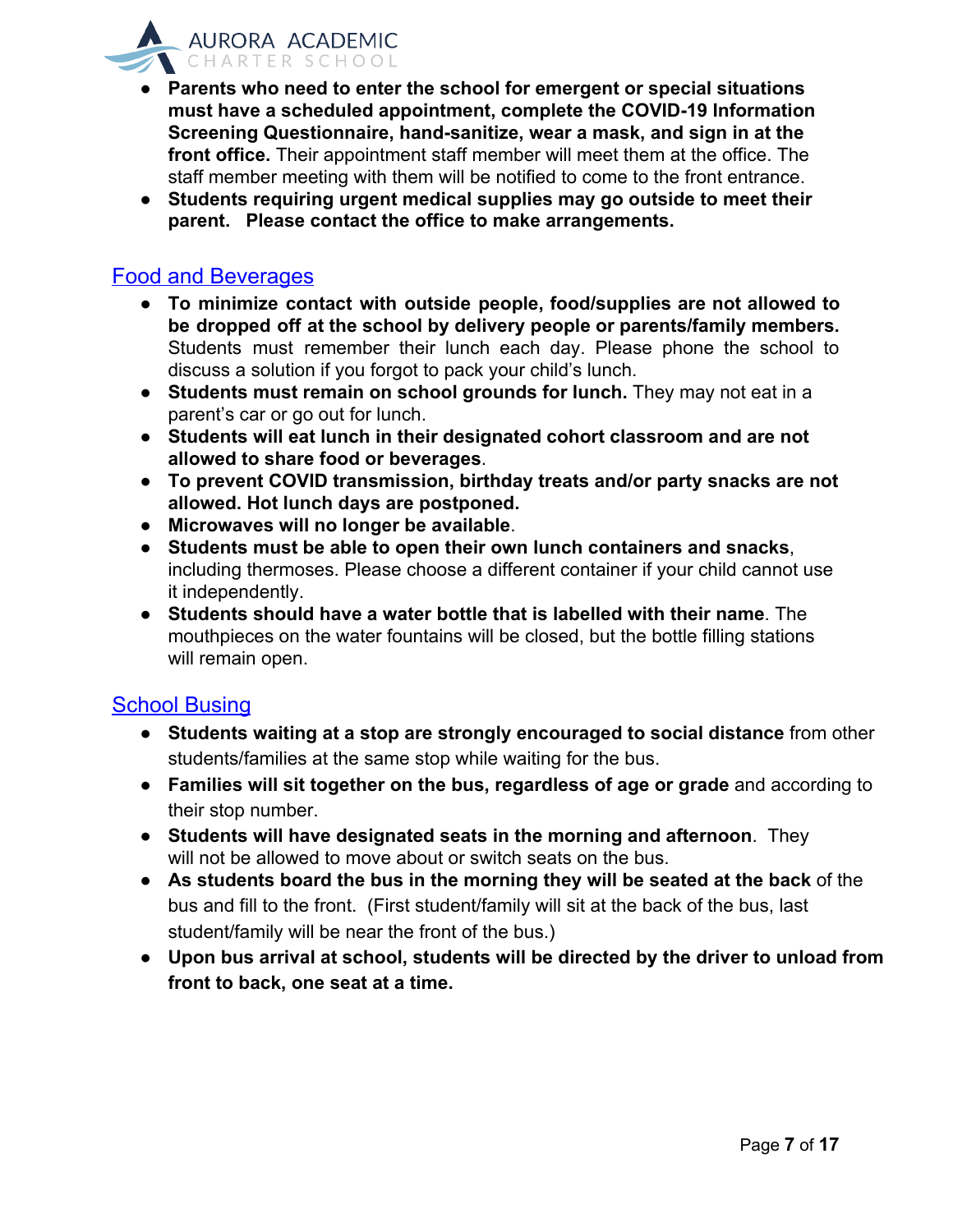

- **In the afternoon, students/families will line up outside the bus in an organized and social distanced manner and will be directed by the driver** to load the bus from the back seats to the front seats.
- **In the afternoon, students at the last stop will sit at the back of the bus** and will continue loading students in the same manner with students at the first stop being at the front of the bus. This practice will reduce social contact while loading and unloading the bus.
- **Buses will be sanitized** before and after the morning route and before and after the afternoon route.
- **● Students are expected to wear face masks at all times on the school bus and the driver will sanitize their hands before entering the school bus.**

### Drop-Off in the Morning

- **Parents and student(s) will use the designated zones & doors for outside drop-off and pick-up** according to their child's grade. Please see the last page of this handbook for the location of the drop-off and pick-up zones.
- **The Front Doors can not be used until after 8:30 a.m.** and should not be used for after school pick-ups due to the crowded area posed by the construction and restrictive nature of the front entry area that makes social distancing difficult.
- **Please avoid the construction and heavy traffic congestion at the front of the building.** The surrounding streets and the community league building parking lot are the ideal places to drop-off and pick up to allow social distancing.
- **Middle School students will enter through the East and Central Field Doors beginning at 8:15 a.m.** Parents should drop off children at the back field before 8:25 a.m. The back doors are locked at 8:30 a.m. Late students may use the front door but will need to sign in with the front receptionist.
- **Elementary students will enter through the West Field Doors (adjacent the staff/visitor parking lot) beginning at 8:20 a.m.** Parents should drop off children at the back field before 8:25 a.m. The back doors are locked at 8:30 a.m.
- **Late students may use the front door at 8:30 a.m.** but will need to sign themself in with the front receptionist. Parents are not allowed inside.
- **Students may not travel through one school to get to another** or visit people in the other school.
- **Students must stay distanced** when entering or exiting the building and must use hand sanitizer whenever they enter the building.
- **● Afternoon Kindergarten students must wait outside at the West Field doors with their parent until their teacher comes to get them at 12:15 p.m.**

### Pick-Up in the Afternoon

- **Students in grades 1-9 may be picked up at 3:10 p.m. or at 3:30 p.m. if they stay for Study Period.** Elementary parents must sign up for Study Period for the year with the classroom teacher, as it is not a "drop-in" program; however, you may chose to stay for only certain days of the week or a combination of days (ie. every Monday). Middle School students do not need to sign up.
- **Pick up will be at the areas used for Drop-Off**: the East Field Doors for Middle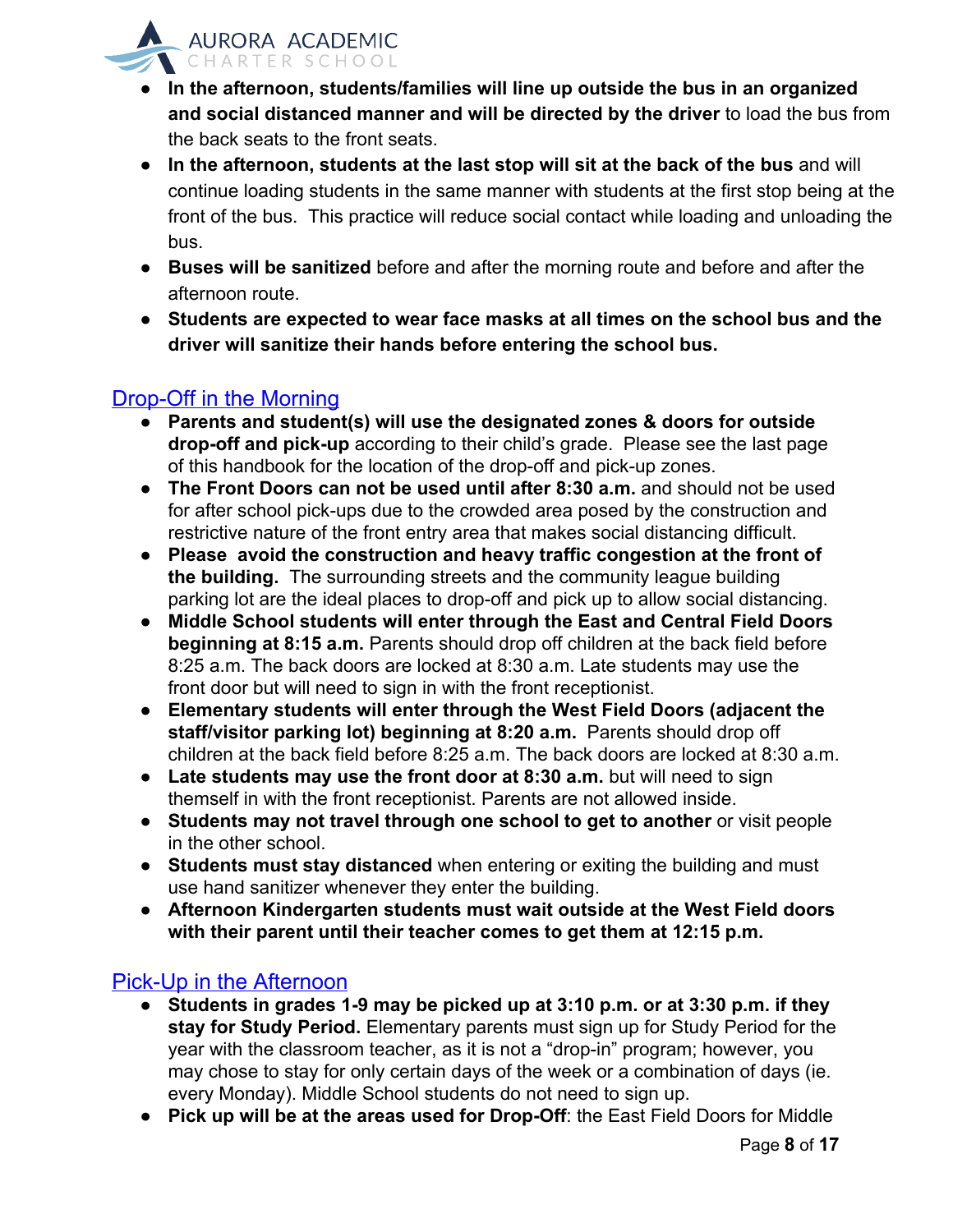

School students and the West Field Doors for Elementary students.

- **● Students are not allowed into a different section of the school to pick up or drop off their siblings or family members.**
- **Students must be picked up by 3:30 p.m. from their designated area. Students are not allowed to wait at the Front Entrance**.
- **Kindergarten students will get ready as a group and the teacher will escort them to the West Field doors where parents can pick them up**. Parents must be on time as children will only be allowed to leave when picked up in person. **The AM Kindergarten class must be picked up at 11:31 a.m. The Full-Day classes and the PM class must be picked up at 3:10 p.m**. There is no study for Kindergarten students
- **Students will sign themselves in and out for appointments under the supervision of the receptionist.** Students being picked up for medical or other appointments must wait in the lobby for their parent's vehicle to park in front of the school before going out. Parents are not to enter the building.

#### Recesses

- **Students will stay with their own class** and grade during recess and lunch breaks.
- **The field will be marked with lines to show the area for each group**.
- Classes will be dismissed in a staggered pattern to ensure the hallways are socially distanced.
- **● Each class will be ensured equal recess time.**
- **● Students coming inside will be supervised and maintain proper social distancing.**
- **Every time a person enters or exits the school building, they must use hand sanitizer** provided at the door.
- **All Lunch Supervisors will complete the Alberta Health Services Screening Questionnaire before entering the building. Supervisors will wear appropriate PPE**, including masks, safety vests, and face shields.

#### Uniforms

- Aurora is a uniform school. We believe the uniform is a symbol of pride, belonging, and hard work.
- **Uniforms should be washed in hot water with detergent** after each day they are worn.
- Monday is dress uniform day. All students should be in the proper uniform. Twice a week, if students do not have enough uniform items, students may wear navy pants and a white or navy dress shirt//polo shirt. Students may not wear jeans or any other alternative items or colours.

#### **Parent Expectations**

● **Screen your child daily and do not send them if any answer is "Yes"** - Use the Screening Questionnaire daily entitled *COVID-19 Alberta Health Daily Checklist* (page 12 - Appendix C) to determine if your child has any symptoms of COVID-19. Anyone with symptoms should not enter the building and/or attend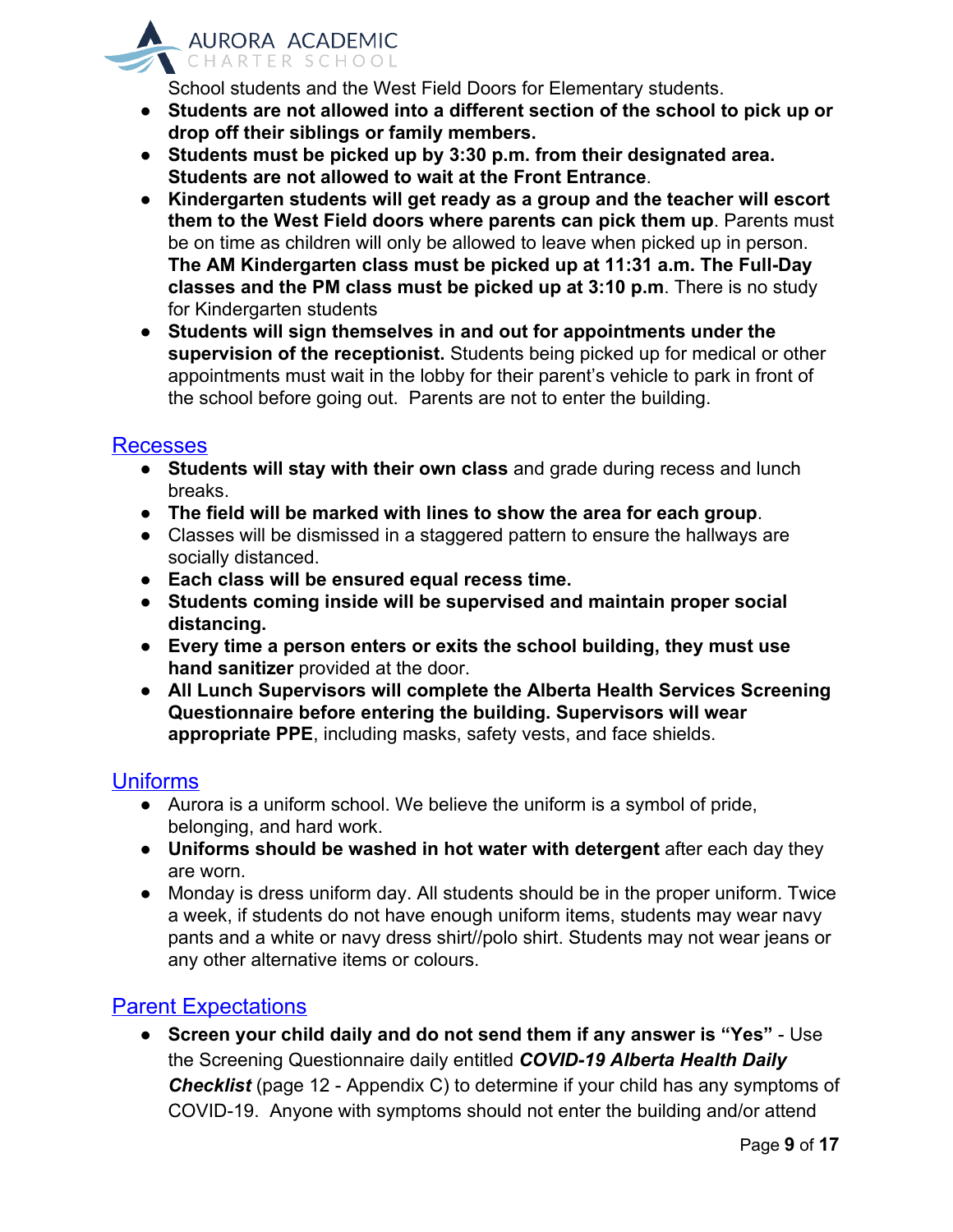

school. Follow AHS guidelines or call 811 to determine the need for testing and/or self-isolation. Your child can return to school following AHS guidelines.

- **Self-Screen** In the event you (parent) have been scheduled by school personnel to enter the school, use the Screening Questionnaire, and do not enter if you have COVID-19 symptoms. Please wear a mask at all times if scheduled to be in the school or any school-related activities.
- **Provide individual supplies -** Purchase and maintain individual stationary supplies, a water bottle, and earbuds with attached microphone if possible, to reduce communal sharing of resources.
- **Follow guidelines** established by the Technology Declaration and Member Code of Conduct.
- **Only participate in GoogleMeets or view classes if invited to do so by the teacher**.
- **Parents will need to supervise and assist students who are learning at home**. Teachers may not be able to answer questions until they have time to do so.

#### Health Supports

Aurora Charter School remains committed to the mental and developmental health of students and staff. Funding has been provided to ensure that we look after the well-being of students and staff.

- **School Counselor:** a school counselor will provide services for students who may require assistance in coping with a variety of school-related issues eg: anxiety stemming from COVID-19 exams, or peer relationships. **Speech Language Pathologists (SLP)** and **Occupational Therapists (OT)**: professional licensed speech and occupational therapists will continue to provide support services for students with speech or mobility impairments.
- **Service providers will follow AHS guidelines on best practices for service delivery**. Meetings will take place in a socially-distanced, private meeting space with a plexiglass shield. Full safety and health measures will be used to ensure the safety of both students and providers.
- **Professional service providers will perform the Screening Questionnaire** prior to arrival to the school on a daily basis.
- Family Resources are on the school website: www.auroraschool.ca

#### Aurora Learning Supports At-Home Program for Students

- Our Aurora teaching and learning team in both the Elementary and Middle School will provide the opportunity for student registration in a learning support program at-home for the 2020/21 school year.
- This at-home learning program will require a minimum commitment of enrollment by each student/parent(s) for one complete term (approximately 3 months) to allow for sufficient allocation of staffing and resources to run this program. Term 1 begins on August 24, 2020 and runs until November 21, 2020.
- Classrooms will have the capability to allow the teacher to share lessons and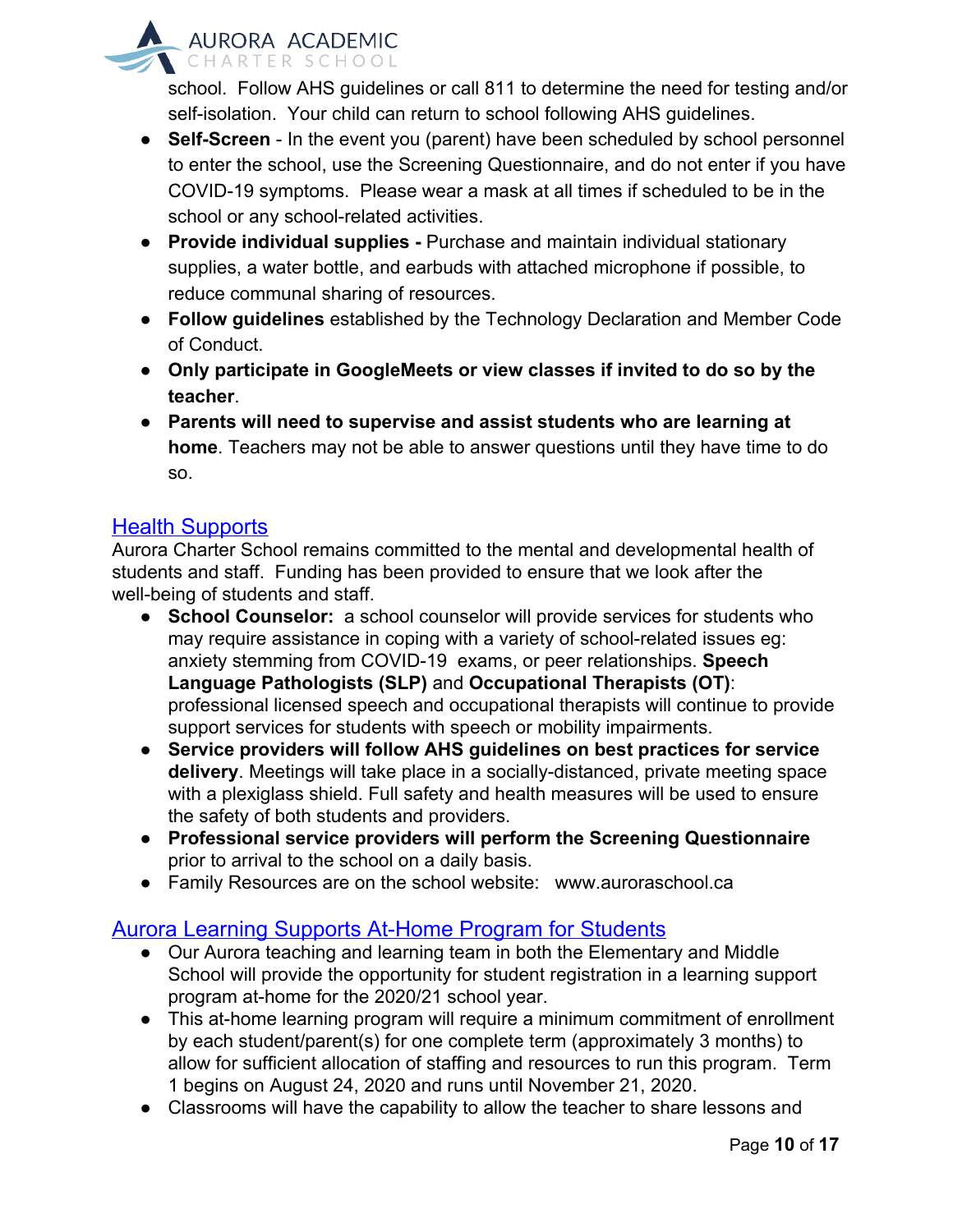

learning opportunities for students who are not at school.

- **● No digital images or sounds may be recorded at any time during the online instruction or activities at any time by anyone.**
- **● Parents are not members of the class and may not watch, comment, or offer suggestions/critiques to teachers or students.** This is to protect the privacy of all students and staff in the class according to legislation.
- **● Please complete the** *"***Aurora COVID-19 Learning Supports At-Home Program for Students Form***"* **sent to Aurora Parents via email on August 14th, 2020 by August 17th, 2020. This data is key to plan and allocate staffing and resources to effectively run this program for our students.**
- **● Further information and registration forms for the Aurora Learning Supports At-Home Program will be available from each Aurora School. Please Email your Principal for any further information or support.**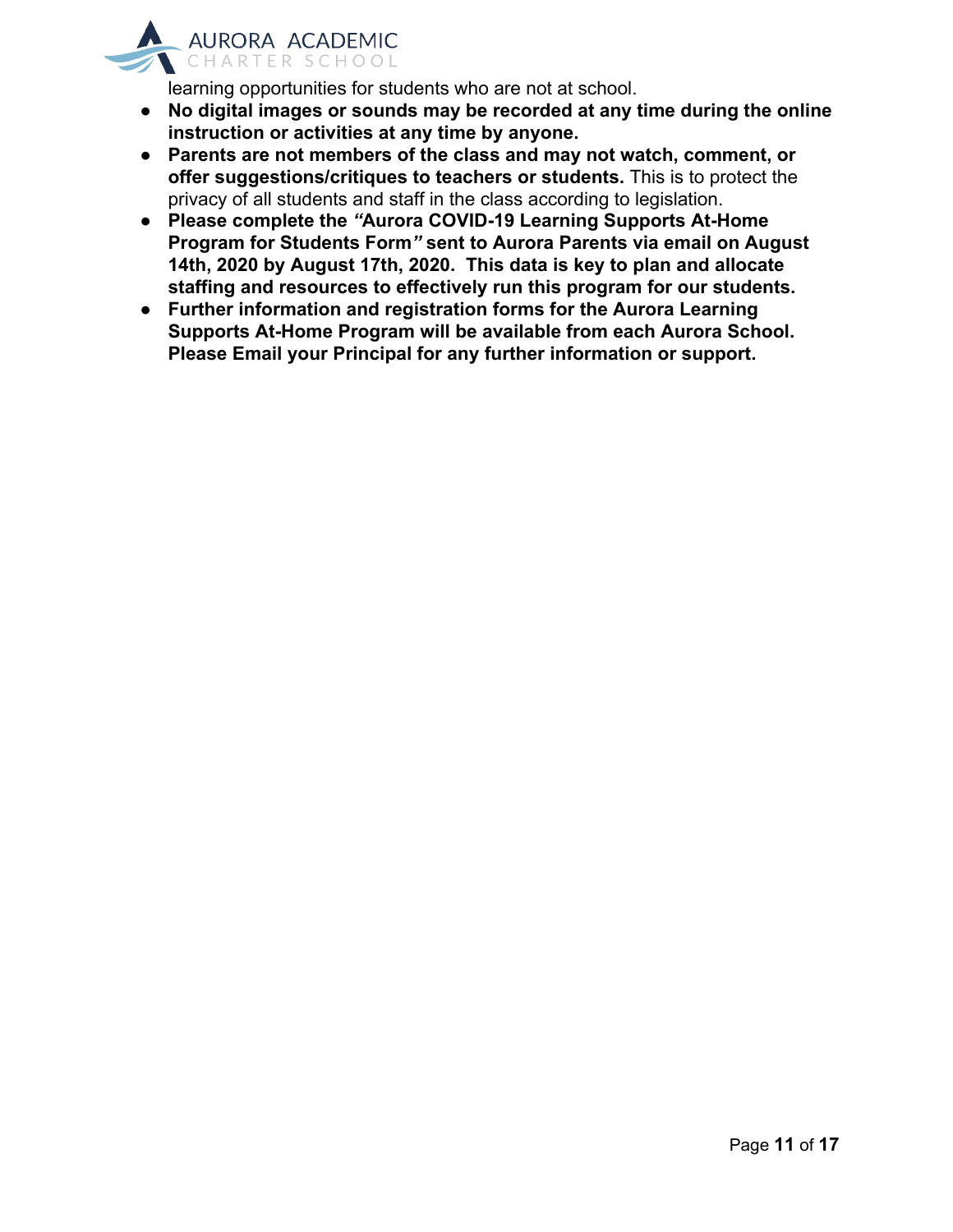

#### **COVID-19 INFORMATION**

## **COVID-19 ALBERTA HEALTH DAILY CHECKLIST** (FOR CHILDREN UNDER 18)

#### Overview

This checklist applies for all children, as well as all students who attend kindergarten to Grade 12, including high school students over 18. Children should be screened every day by completing this checklist before going to school, child care or other activities. Children may need a parent or guardian to assist them to complete this screening tool.

#### **Screening Questions**

1. Has the child:

| (Choose any/all possible exposures)                                                          |            |           |
|----------------------------------------------------------------------------------------------|------------|-----------|
| Traveled outside Canada in the last 14 days?                                                 | <b>YES</b> | <b>NO</b> |
| When entering or returning to Alberta from outside Canada, individuals are legally           |            |           |
| required to quarantine for 14 days unless enrolled in the Alberta COVID-19                   |            |           |
| International Border Pilot Project                                                           |            |           |
| Had close contact with a case of COVID-19 in the last 14 days?                               | <b>YES</b> | <b>NO</b> |
| Face-to-face contact within 2 metres for 15 minutes or longer, or direct physical            |            |           |
| contact such as hugging                                                                      |            |           |
| If the child answered "YES" to any of the above:                                             |            |           |
| The child is required to quarantine for 14 days from the last day of exposure.<br>$\bullet$  |            |           |
| If the child is participating in the Alberta COVID-19 International Border Pilot             |            |           |
| Project, they must comply with the program restrictions at all times.                        |            |           |
| • If the child develops any symptoms, use the AHS Online Assessment Tool or call Health Link |            |           |
| 811 to determine if testing is recommended.                                                  |            |           |
| If the child answered "NO" to both of the above:                                             |            |           |
| Proceed to question 2.                                                                       |            |           |

#### 2. Does the child have any new onset (or worsening) of the following core symptoms:

| Fever                                                                                                 | <b>YES</b> | <b>NO</b> |  |  |
|-------------------------------------------------------------------------------------------------------|------------|-----------|--|--|
| Temperature of 38 degrees Celsius or higher                                                           |            |           |  |  |
| Cough                                                                                                 | <b>YES</b> | <b>NO</b> |  |  |
| Continuous, more than usual, not related to other known causes or conditions such as                  |            |           |  |  |
| asthma                                                                                                |            |           |  |  |
| Shortness of breath                                                                                   | <b>YES</b> | <b>NO</b> |  |  |
| Continuous, out of breath, unable to breathe deeply, not related to other known causes                |            |           |  |  |
| or conditions such as asthma                                                                          |            |           |  |  |
| Loss of sense of smell or taste                                                                       | <b>YES</b> | <b>NO</b> |  |  |
| Not related to other known causes or conditions like allergies or neurological disorders              |            |           |  |  |
| If the child answered "YES" to any symptom in question 2:                                             |            |           |  |  |
| The child is to isolate for 10 days from onset of symptoms.<br>$\bullet$                              |            |           |  |  |
| Use the AHS Online Assessment Tool or call Health Link 811 to arrange for testing and to<br>$\bullet$ |            |           |  |  |
| receive additional information on isolation.                                                          |            |           |  |  |
| If the child answered "NO" to all of the symptoms in question 2:                                      |            |           |  |  |
|                                                                                                       |            |           |  |  |

• Proceed to question 3.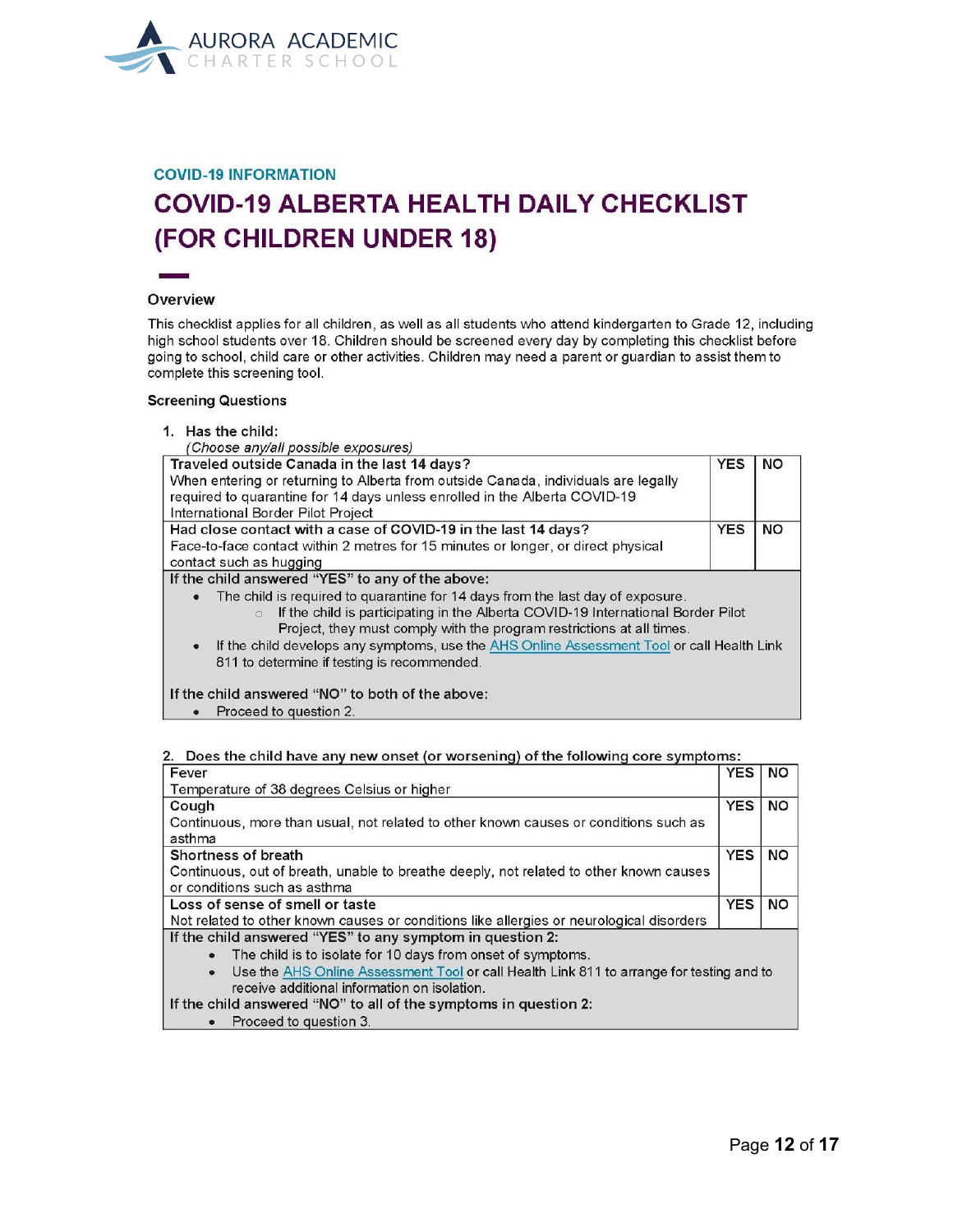

| 3. Does the child have any new onset (or worsening) of the following other symptoms:                |            |           |  |  |
|-----------------------------------------------------------------------------------------------------|------------|-----------|--|--|
| Chills                                                                                              | <b>YES</b> | <b>NO</b> |  |  |
| Without fever, not related to being outside in cold weather                                         |            |           |  |  |
| Sore throat/painful swallowing                                                                      | <b>YES</b> | <b>NO</b> |  |  |
| Not related to other known causes/conditions, such as seasonal allergies or reflux                  |            |           |  |  |
| Runny nose/congestion                                                                               | <b>YES</b> | <b>NO</b> |  |  |
| Not related to other known causes/conditions, such as seasonal allergies or being                   |            |           |  |  |
| outside in cold weather                                                                             |            |           |  |  |
| Feeling unwell/fatigued                                                                             | <b>YES</b> | <b>NO</b> |  |  |
| Lack of energy, poor feeding in infants, not related to other known causes or                       |            |           |  |  |
| conditions, such as depression, insomnia, thyroid dysfunction or sudden injury                      |            |           |  |  |
| Nausea, vomiting and/or diarrhea                                                                    | <b>YES</b> | <b>NO</b> |  |  |
| Not related to other known causes or conditions, such as anxiety, medication or                     |            |           |  |  |
| irritable bowel syndrome                                                                            |            |           |  |  |
| <b>Unexplained loss of appetite</b>                                                                 | <b>YES</b> | <b>NO</b> |  |  |
| Not related to other known causes or conditions, such as anxiety or medication                      |            |           |  |  |
| Muscle/joint aches                                                                                  | <b>YES</b> | <b>NO</b> |  |  |
| Not related to other known causes or conditions, such as arthritis or injury                        |            |           |  |  |
| Headache                                                                                            | <b>YES</b> | <b>NO</b> |  |  |
| Not related to other known causes or conditions, such as tension-type headaches or                  |            |           |  |  |
| chronic migraines                                                                                   |            |           |  |  |
| Conjunctivitis (commonly known as pink eye)                                                         | <b>YES</b> | <b>NO</b> |  |  |
| If the child answered "YES" to ONE symptom in question 3:                                           |            |           |  |  |
| Keep your child home and monitor for 24 hours.<br>$\bullet$                                         |            |           |  |  |
| If their symptom is improving after 24 hours, they can return to school and activities<br>$\bullet$ |            |           |  |  |
| when they feel well enough to go. Testing is not necessary.                                         |            |           |  |  |
| If the symptom does not improve or worsens after 24 hours (or if additional symptoms<br>$\bullet$   |            |           |  |  |
| emerge), use the AHS Online Assessment Tool or call Health Link 811 to check if testing             |            |           |  |  |
| is recommended.                                                                                     |            |           |  |  |
|                                                                                                     |            |           |  |  |
| If the child answered "YES" to TWO OR MORE symptoms in question 3:                                  |            |           |  |  |
| Keep your child home.                                                                               |            |           |  |  |
| Use the AHS Online Assessment Tool or call Health Link 811 to determine if testing is<br>$\bullet$  |            |           |  |  |
| recommended.                                                                                        |            |           |  |  |
| Your child can return to school and activities once their symptoms go away as long as it            |            |           |  |  |
| has been at least 24 hours since their symptoms started.                                            |            |           |  |  |
|                                                                                                     |            |           |  |  |
| If the child answered "NO" to all questions:                                                        |            |           |  |  |
| • Your child may attend school, child care and/or other activities.                                 |            |           |  |  |

Please note: If your child is experiencing any symptoms from the lists above, do not bring them to visit a continuing care or acute care facility for 10 days from when symptoms started/until symptoms resolve (whichever is longer), unless they receive a negative COVID-19 test result and feel better.

alberta.ca/BizConnect<br>©2020 Government of Alberta | Updated: October 2020

Albertan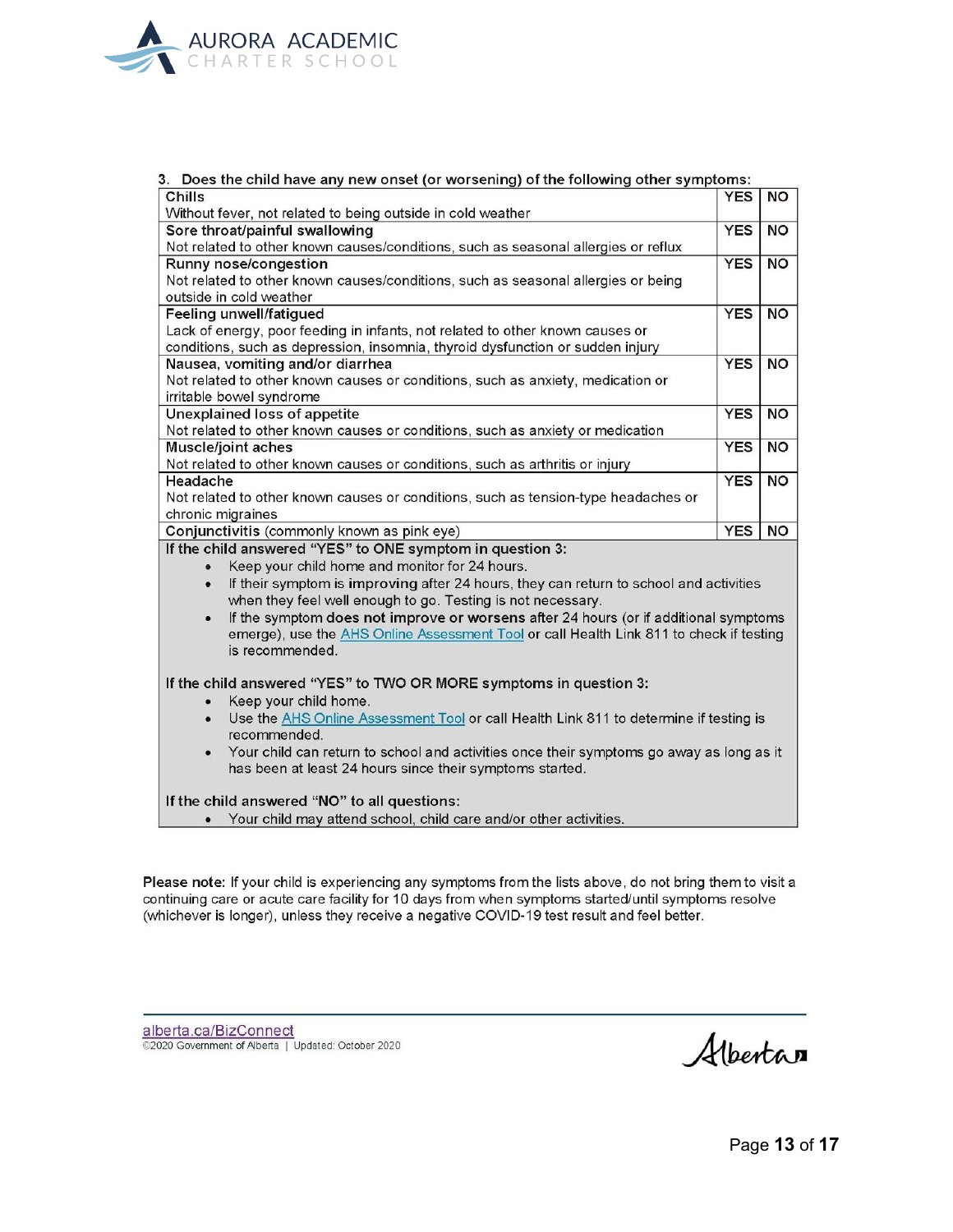

## Scenario Description and Key Practices: **SCENARIO 2: In-School Classes Partially Resume**

**All safety measures from SCENARIO 1 will be followed** i**n Scenario 2 with the additional measures listed below:**

**A maximum of 15 students per class will physically attend regularly scheduled classes on alternating days:**

- a. In addition to being organized by a homeroom cohort, students in each homeroom will be also further organized into two alternating groups that evenly split each homeroom in order to allow compliance with this scenario.
- b. Students are split into two main groups that attend school alternately for Scenario 2 to significantly reduce the number of students in the classroom and school overall:
	- i. Approximately one half of our students will attend on Monday/Wednesday with rotating Fridays.
	- ii. The second half of our students will attend on Tuesday/Thursday with rotating Fridays.
	- iii. A Scenario 2 Schedule is prepared in advance by each school Principal and available to all parents/students. This schedule includes which Fridays are designated to each specific rotating cohort along with the busing schedule. Our Aurora schools are prepared and able to shift from Scenario 1 to Scenario 2 and to Scenario 3 very quickly and as advised by the Minister of Education and/or Medical Officer of Health.
	- iv. Aurora families with more than one child attending will attend on the same days to optimize family support and arrangement of home support for when children are at home.
	- v. Unfortunately, requests for cohort groups cannot be accommodated.
	- vi. Students will be able to remotely continue to learn via Googlemeet which will allow for each student to stay connected with their teachers while at home.
- c. Parents will be informed of their child(ren)'s school attendance group in advance before switching to Scenario 2.

### *NOTE: All Scenario 1 safety protocols will extend to Scenario 2*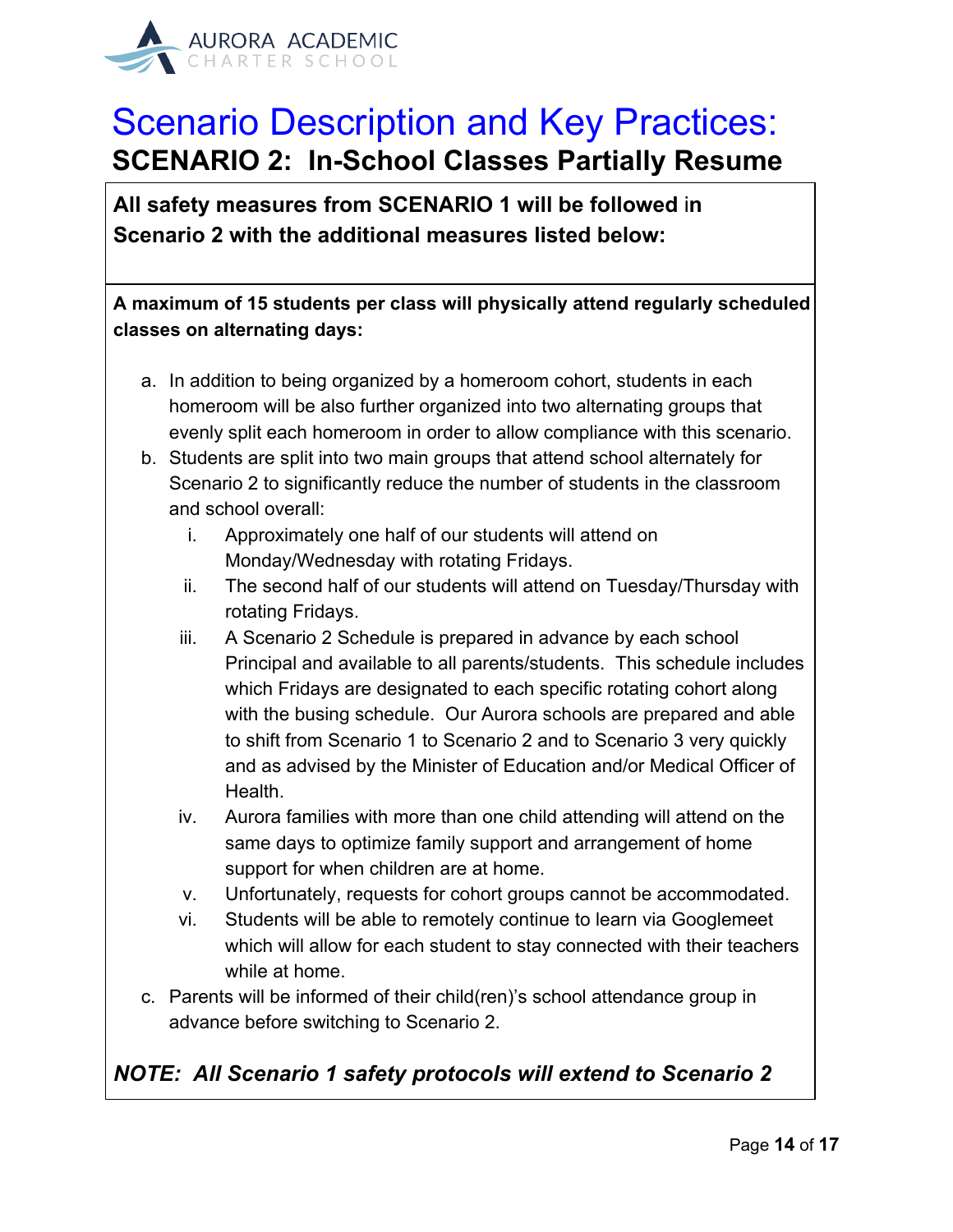

### **SCENARIO 3: Online Learning At Home**

**Parent Communication and Student Connection will be supported -** Clear instructions and expectations will be shared with parents including attendance and participation. Teachers will support student interactions for collaboration, relationships, and problem-solving. In addition, teachers will provide virtual "office hours" and connection points throughout the week for students and parents.

**Programming will be aligned -** Teachers will streamline a weekly schedule with daily updates with flexible and easy-to-maneuver links.

- Gr.K-3 learning opportunities will focus on language and mathematics; incorporate health curriculum outcomes with a focus on mental health; and an average of 5 hrs of learning per student per week.
- Gr.4-6 learning opportunities will focus on language and mathematics; incorporate science, social studies and wellness curriculum outcomes with a focus on mental health; and an average of 6-8 hrs of learning per student per week.
- Gr.7-9 learning opportunities will focus on core mathematics, language/literacy, science, social studies, and wellness (with a focus on physical and mental health) curriculum outcomes; and an average of 12-16 hrs of learning per student per week.

**Access to Instructional Resources will be facilitated -** The school will provide technology devices, digital and paper instructional resources to parents to support student learning, and will facilitate virtual workshops for parents and students to teach them how to navigate Google suite, tech tools and platform. In addition, teachers will review and monitor student interactions to support digital citizenship.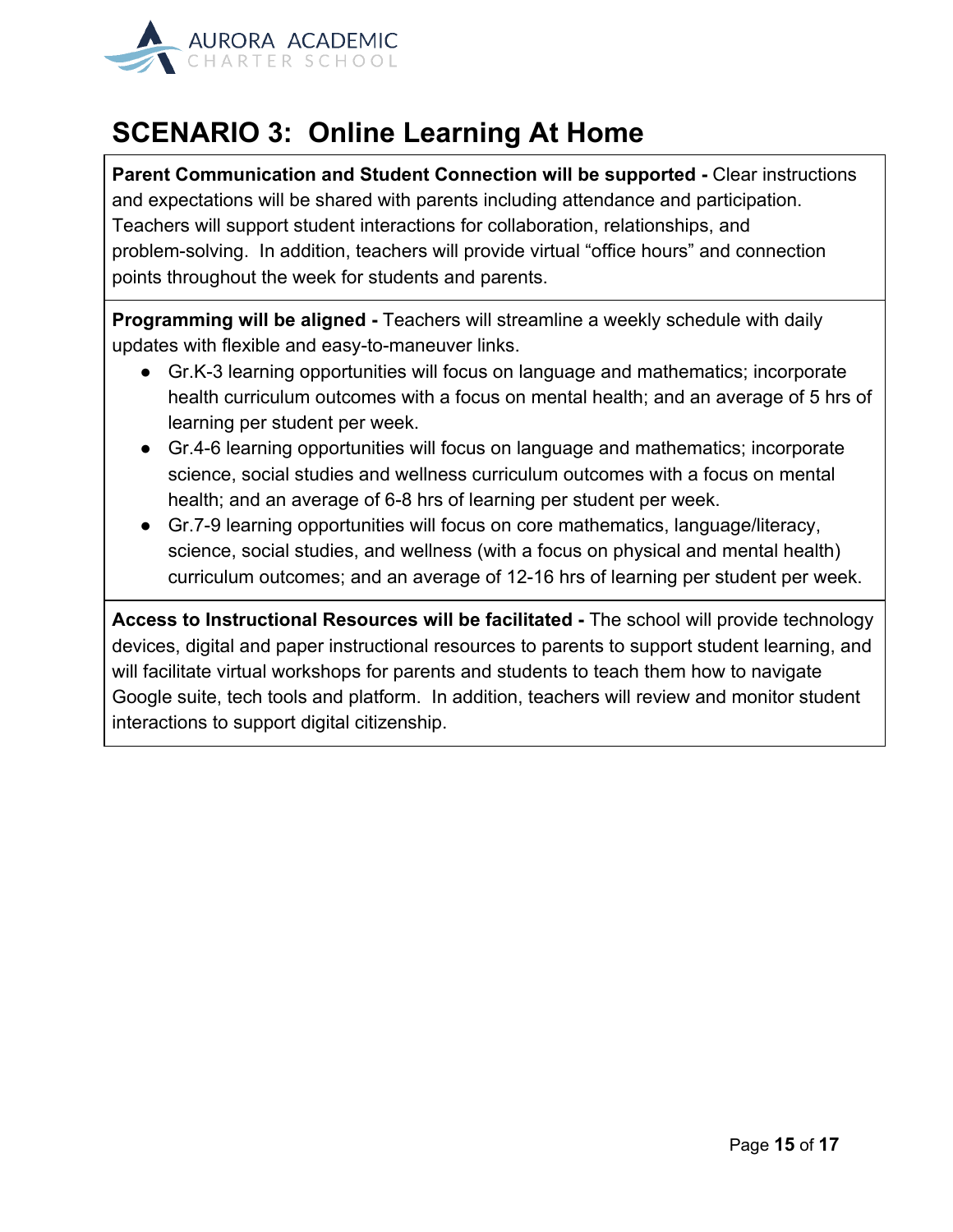

#### **Middle School Student Entrances:**